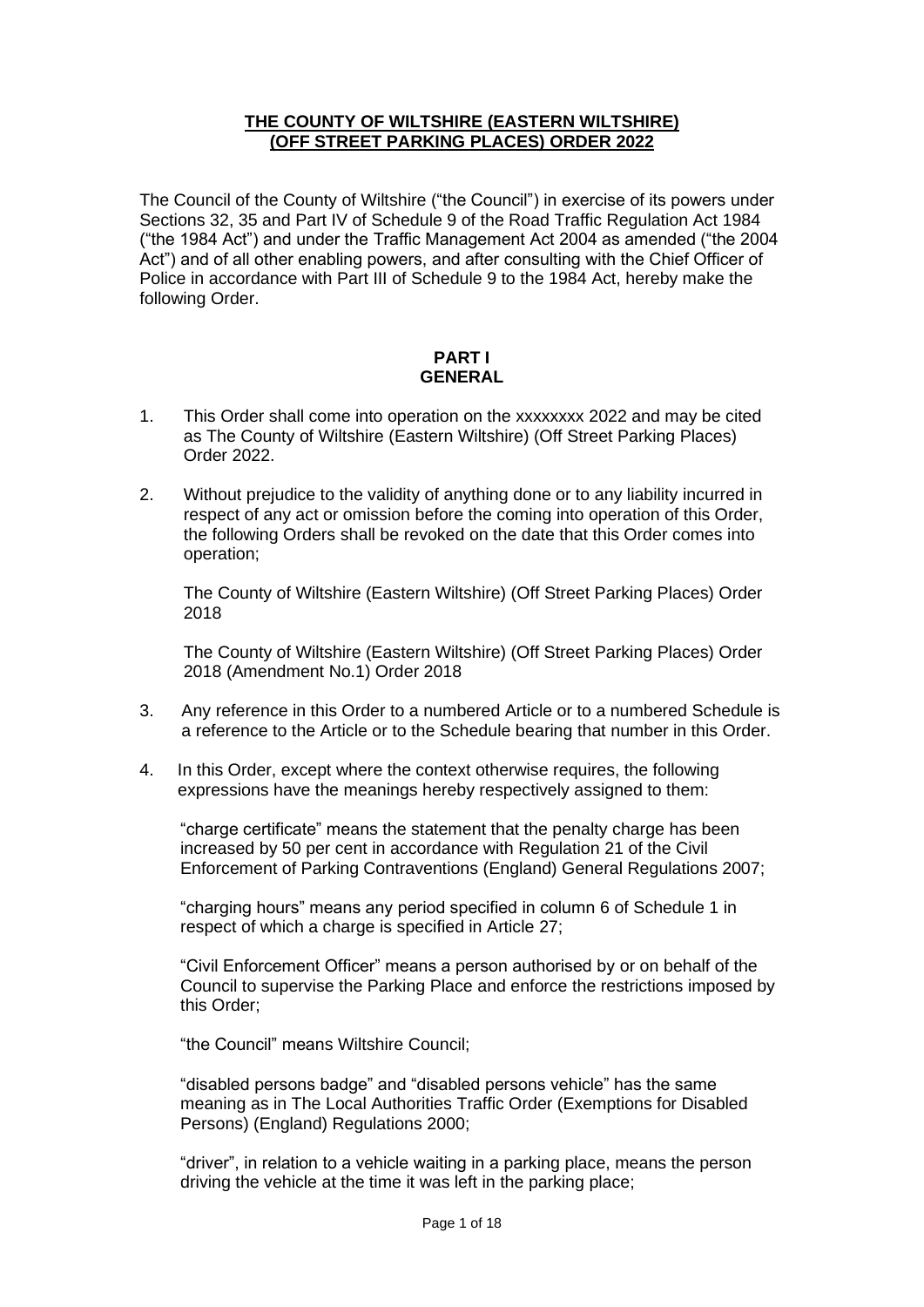"Electrical Vehicle" means a vehicle in which the electrical motive power is fully or partially derived from an electrical storage battery.

"Electrical Vehicle charging bay" means an area of the car park, indicated by appropriate signs & markings, which is provided for the recharging of Electrical Vehicles by means of a Charging post.

"lorry" includes any vehicle constructed for the conveyance of goods or burden of any description which does not fall within the definition of "motor car or light commercial vehicle" contained below but does not include road tanker containers as set out in Regulation 2 of Dangerous Substances (Conveyance by Road Tankers and Tank Containers) Regulations 1981;

"motor car or light commercial vehicle" means a mechanically propelled vehicle, the unladen weight of which does not exceed 1525 kilograms and which is less than six feet six inches in height and shall include a motor cycle but only when that motor cycle has a sidecar attached which is either:-

- a) constructed solely for the carriage of not more than twelve passengers and their effects exclusive of the driver; or
- b) constructed for the conveyance of goods or burden of any description

"motor cycle space" means any area of parking place as defined in this Article which is provided for the leaving of a motor cycle and indicated by markings on the surface of the parking place or signed or otherwise indicated by signs or any other structure whatsoever placed or erected in the parking place;

"motor coach" includes any vehicle constructed for the carriage of passengers which does not fall within the definition of "motor car or light commercial vehicle" contained above;

"motor vehicle" or "vehicle" means "motor car or light commercial vehicle" as defined in this Article and also any mechanically propelled vehicle intended or adapted for use on roads, whether or not it is in a fit state for such use and includes any trailer intended or adapted for use as an attachment to such a vehicle, any chassis or body with or without wheels appearing to have formed part of such a vehicle or trailer and anything attached to such a vehicle or trailer;

"owner" has the same meaning as in Section 192(1) of the Road Traffic Act 1988;

"parking bay" means any area of a parking place as defined in Article which is provided for the leaving of motor vehicle of class specified and indicated by markings on the surface of the parking place or signed or otherwise indicated by signs or any other structure whatsoever placed or erected in the parking place;

"parking place" means any area or areas of land specified by name in Column 1 of Schedule 1 provided by the Council under Section 32(1) of the 1984 Act for use as a parking place;

"parking permit" means a parking permit, season ticket or off-street residents permit of a type and design, as outlined in Schedule 2, issued by the Council for such period as the Council shall determine from time to time on payment of the appropriate fee, for a Vehicle of a specific class and for a specific Parking Place(s) and subject to such terms and conditions as determined by the Council from time to time and as set out in the Terms and Conditions of Use, in force at the time;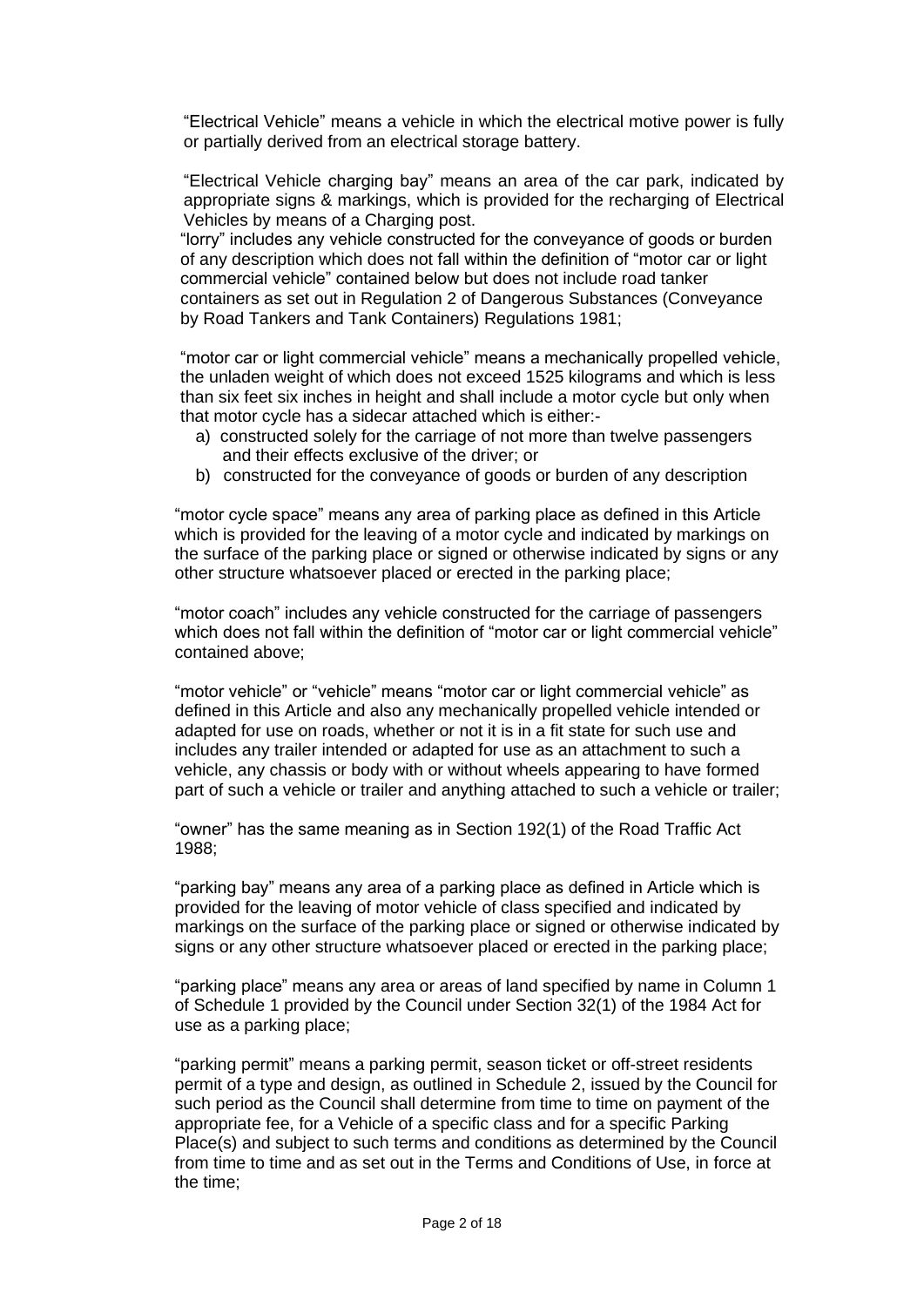"penalty charge" means a charge as set in accordance with the provisions of Section 77 and schedule 9 of the 2004 Act and Civil Enforcement of Parking Contraventions (Guidelines on Levels of Charges) (England) Order 2007;

"PCN" means a penalty charge notice issued or served by a Civil Enforcement Officer pursuant to the provisions of Section 78 of the 2004 Act and the Civil Enforcement of Parking Contraventions (England) General Regulation 2007;

"relevant position" means:-

- a) in the case of a vehicle fitted with a front windscreen the badge permit or ticket as the case may be is exhibited thereon with the front side facing forwards on the near side of and immediately behind the windscreen so that the whole of the front of the badge permit or ticket is clearly visible and is readable from the outside of the vehicle
- b) in the case of a vehicle not fitted with a front windscreen the badge pass or ticket as the case may be is exhibited in a conspicuous and readable position on the vehicle

"Virtual Parking Permit" means an electronic record of parking ticket, permit or waiver issued and confirmed by Wiltshire Council to exempt a vehicle from a restriction under the terms and charges applicable at the time of issue.

5. The Interpretation Act 1978 shall apply for the interpretation of this Order as it applies for the interpretation of an Act of Parliament and as if for the purposes of that Act this Order were an Act of Parliament and the Orders revoked by Article 1 were Acts of Parliament thereby repealed.

## **PART II USE OF PARKING PLACES**

- 6. Each parking place may be used, subject to the following provisions of this Order, as a parking place for such vehicles or classes of vehicles in such positions and on such days and during such hours as are specified in relation thereto in Schedule 1.
- 7. Where in Schedule 1 a parking place is described as available for vehicles of a specified class the driver of a vehicle shall not permit it to wait in that parking place unless it is of the specified class.
- 8. No person shall cause or permit a vehicle to park in a space marked for Disabled Persons unless the vehicle displays a Disabled Persons badge and the vehicle is driven used by the disabled badge holder.
- 9. The driver of a vehicle shall not permit it to wait in a parking place for longer than the maximum period permitted for waiting specified in Schedule 1 in relation to that parking place and once having left the parking place shall not return to it within the "No return period" specified in column 3 of Schedule 1.
- 10. The driver of a vehicle shall not permit it to wait in a parking place otherwise than wholly within the limits of a parking bay marked out in that parking place.
- 11. The driver of a vehicle shall not permit that vehicle to be parked so as to obstruct, prevent access to or be a nuisance to any user of any other parking place, parking bay or other premises.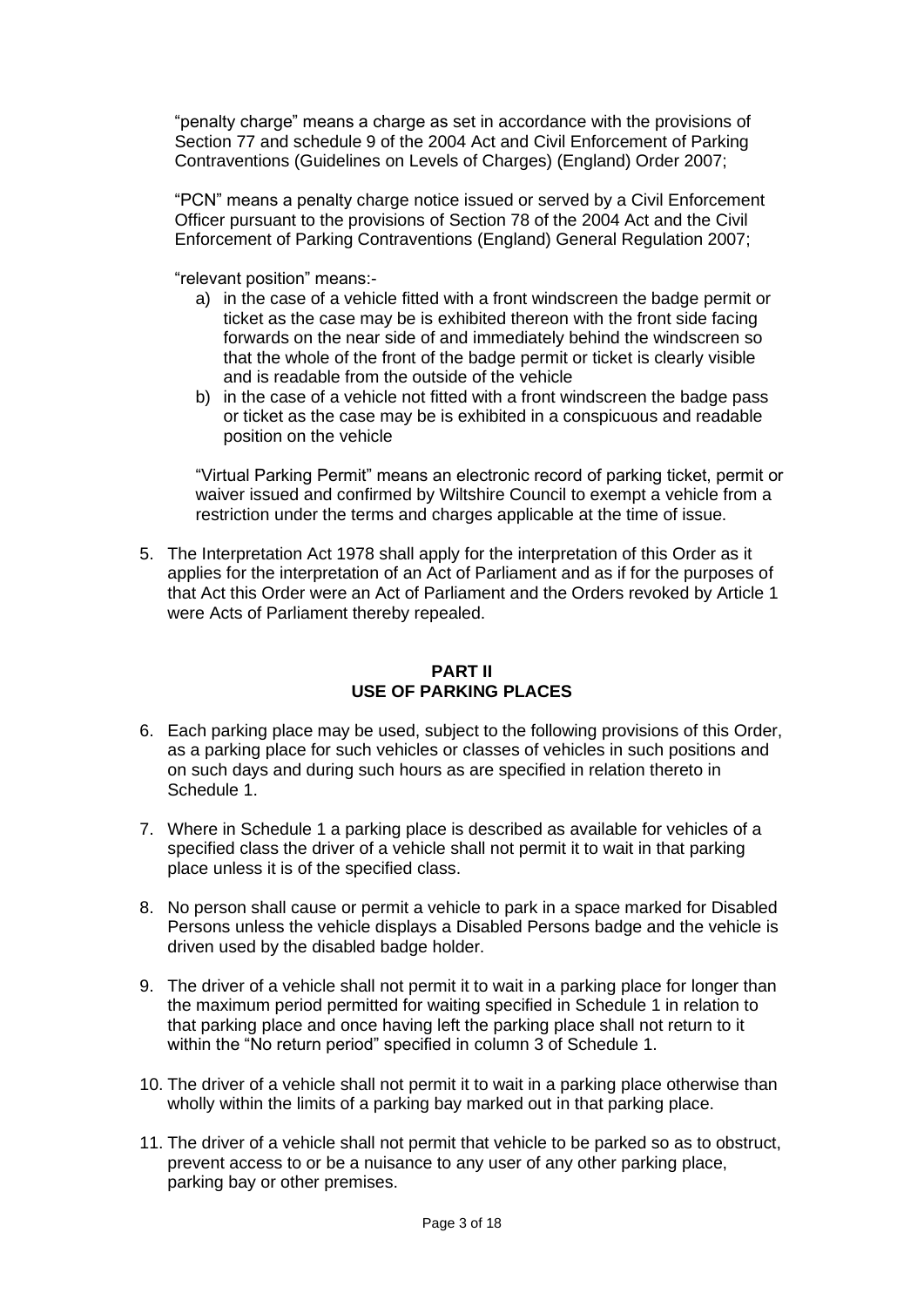- 12. The driver of any motor vehicle, motor coach or lorry using a parking place shall stop the engine as soon as it is in position in the parking place, and shall not start the engine except when about to change the position of the vehicle in or to depart from the parking place.
- 13. The right of passage within a parking place is available only to persons driving or being conveyed in motor vehicles and does not extend to pedestrians other than the drivers of vehicles or their passengers leaving or returning to their vehicles and no rights of way whatsoever over the parking place other than for the purpose of parking or removing vehicles shall be deemed to have been granted by the Council.
- 14. No person shall drive a vehicle into or in a parking place unless:
	- a) he or she is the holder of a licence authorising him or her to drive a motor vehicle of its class or description on the road, or
	- b) he or she is the holder of a provision driving licence and is accompanied in that vehicle by a person holding a licence of the type mentioned in (a) above
- 15. No person shall except with the permission of any person duly authorised by the Council drive any vehicle in a parking place other than for the purpose of leaving that vehicle in the parking place in accordance with the provisions of this Order or for the purpose of departing from the parking place.
- 16. Where in a parking place signs are erected or surface markings are laid for the purpose of:
	- a) indicating the entrance to or exit from the parking place, or
	- b) indicating that a vehicle using the parking place shall proceed in a specified direction within the parking place
	- no person shall drive or cause or permit to be driven any vehicle
		- i. so that it enters the parking place otherwise than by an entrance or leaves the parking place otherwise than by an exit, so indicated, or
		- ii. in a direction other than that specified, as the case may be.
- 17. A person shall not drive a vehicle in a parking place at a speed exceeding ten miles per hour.
- 18. No person shall use a parking place as a means of passage or of proceeding from one road to another road.
- 19. The driver of a vehicle shall not permit it to wait in such part of a parking place as is marked by lines, studs or other indications so as to indicate its provision as a parking bay for:
	- a) motor cycle unless the vehicle so permitted to wait is a motor cycle without a side-car attached thereto;
	- b) a disabled persons vehicle unless the vehicle so permitted to wait is a vehicle which displays in the relevant position a Disabled Persons badge;
	- c) a goods vehicle or coach unless the vehicle so permitted to wait is a goods vehicle or coach
- 20. No person shall cause or permit a vehicle to park in a parking bay signed or marked for electric vehicles unless the vehicle is an Electric Vehicle and at all times whilst waiting shall cause the vehicle to be connected via a recharging lead to the charging post installed in respect of that parking place and displays in the relevant position a pay and display ticket or a valid Season Ticket.
- Page 4 of 18 21. No person shall use a parking place or parking bay and no driver of a vehicle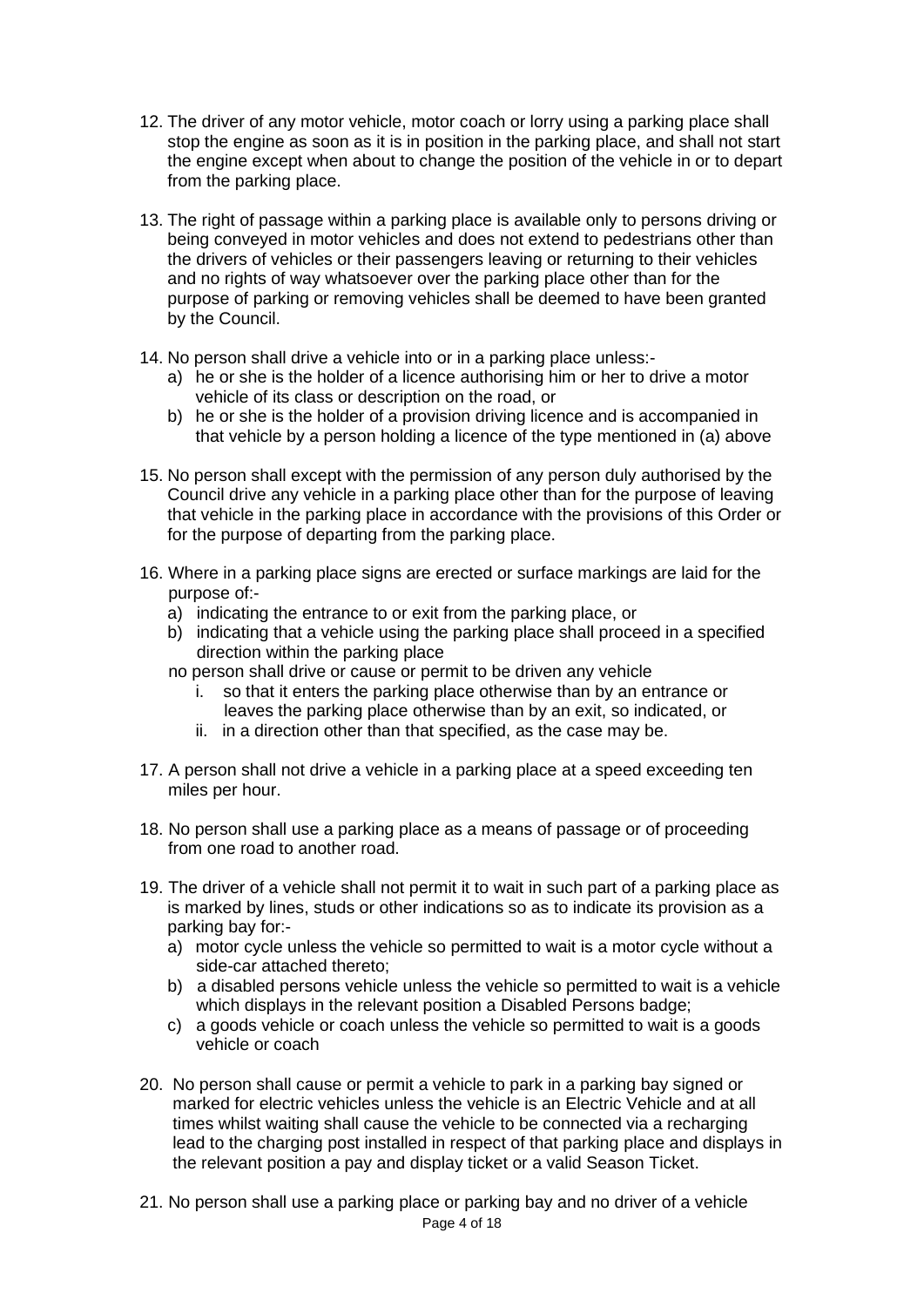shall permit it to wait in such parking place or bay which the Council has closed as indicated by "No Parking" or "No Waiting" signs or the use of traffic cones, barriers, signs or any other similar apparatus

- 22. No person shall leave or permit to be left in a parking place:
	- a) a trailer of any kind including a touring or any other type of caravan without its traction unit;
	- b) any vehicle having a secondary generating motor for the purposes of a refrigeration unit or any other purpose unless he ensures that at all times whilst the vehicle is so left the secondary generating motor is not in operation
- 23. No person shall permit any vehicle left in a parking place to be used in such a manner as to generate any excessive noise so as to cause a nuisance whether by fumes or otherwise to other lawful users of the parking place or residents living near to the parking place.
- 24. The driver of a vehicle drawing a trailer shall not permit the vehicle or the trailer to wait in a parking place unless they have been disconnected and for the purposes of this Order the vehicle and the trailer shall be deemed to be separate vehicles and the driver shall be deemed to be the driver of each of the said vehicles.
- 25. In a parking place no person shall:
	- a) erect or cause or permit to be erected any tent booth standing building or other structure without the prior written consent of the Council;
	- b) light or cause or permit to be lit any fire;
	- c) cause damage to any part of the parking place, parking surface, equipment or any feature within the parking place;
	- d) deposit any litter item or waste material other than in a litter bin or appropriate recycling banks provided for this purpose;
	- e) sell any goods or articles to persons in or near the parking place without the prior written consent of the Council;
	- f) use any part of the parking place as an "Operating Centre" within the meaning of the Transport Act 1968;
	- g) deposit or cause to be deposited any advertising handbills leaflets circulars or posters in the parking place or on/in any vehicle within a parking place.
- 26. If in any case owing to the presence of a vehicle in a parking place an accident occurs whereby personal injury is caused to a person other than the driver of that vehicle or damage is caused to a vehicle other than that vehicle or to any other property whatsoever (including the parking place) the driver of the vehicle shall stop and if required so to do by any officer agent or servant of the Council or any other person having reasonable grounds for so requiring give his or her name and address and also the name and address of the owner and the identification marks of the vehicle and details of his or her certificate of insurance.
- 27. The Council accepts no liability for any damage to vehicles, personal property or persons using a parking place and no such liability is conferred by this Order.

#### **PART III PAYMENT FOR PARKING**

Page 5 of 18 28. The driver of a vehicle using a parking place shall immediately on leaving of the vehicle in the parking place pay the appropriate charge in accordance with the Scale of Charges specified in Column 3 of Schedule 1 **PROVIDED** that no charge shall be payable in respect of a vehicle left in a parking place if there is displayed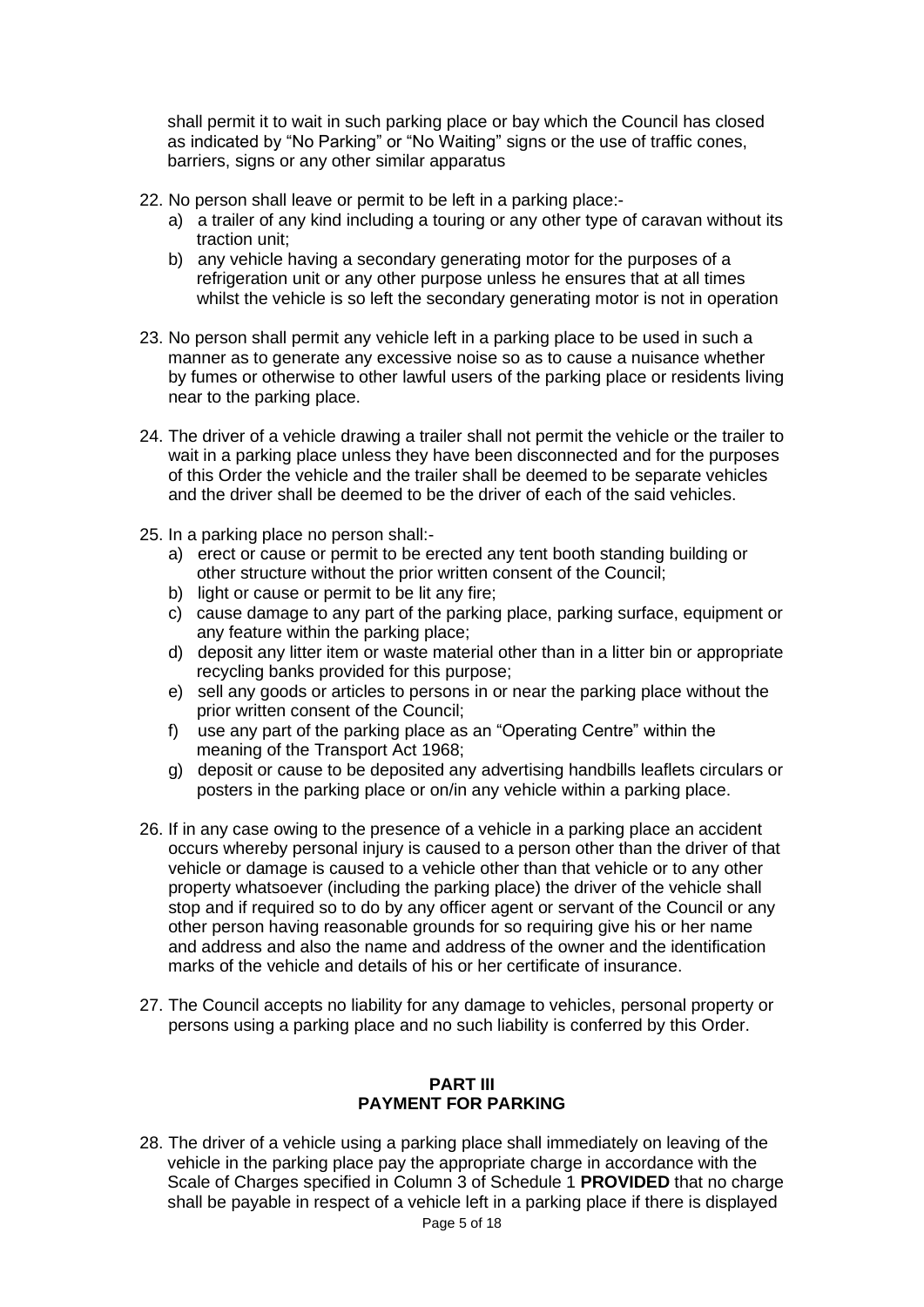on the vehicle, in the relevant position, a valid parking permit issued in respect of that vehicle in accordance with the provisions of Article 35;

- 29. The charge referred to in Article 28 shall be payable by:
	- a) the insertion of coins or bank notes of the appropriate denomination or appropriate credit or debit card into the apparatus or device situated on the parking place, or any other method approved by the Council from time to time.
	- b) The prior purchase of a valid parking permit for that vehicle for the relevant charge specified in Schedule 2.
- 30. Where the driver of a vehicle is required by any sign or notice displayed in a parking place, to obtain and display a ticket to cover any free parking period, such ticket shall be obtained immediately on leaving the vehicle in the parking place from the apparatus or device referred to in Article 29, only one ticket to cover any free parking period may be obtained in any 24 hour period.
- 31. The driver of the vehicle shall immediately attach any ticket issued on payment of the charge referred to in Article 29 or obtained pursuant to Article 30 in the relevant position on the vehicle in respect of which it was issued and shall ensure that the whole of the front of the ticket is clearly visible, easily identified and that other similar tickets that are no longer valid are removed from display.
- 32. The driver of the vehicle shall ensure that a ticket or tickets are obtained and displayed as described in Articles 28, 29, 30 and 31 to cover the entire period that the vehicle is parked in the parking place.
- 33. Where in this Order there is a requirement or option to obtain a Parking Ticket, this requirement or option may be discharged by the obtaining of a Virtual Parking Permit, as an alternative to any method set out in this Order.
- 34. A Virtual Parking Permit may be obtained by any of the methods provided from time to time by the Council and to be valid must be registered on an account in an electronic database approved by the Council and an indication that payment has been made and the parking period for which payment has been made shall either;
	- (a) appear on a hand-held device; or
	- (b) be obtained by a Civil Enforcement Officer contacting the service provider.
- 35. Without prejudice to the provisions of this Order, if at any time while a vehicle is left in a parking place there is no indication as set out in Article 34 to this Order that payment of the charge for a Parking Ticket has been made using the Virtual Parking Permit system, or there is an indication that the parking period for which payment was made has expired, it shall be presumed, unless the contrary is proved, that either:
	- (a) the charge for the Parking Ticket has not been duly paid in respect of that vehicle; or
	- (b) the parking period for which payment was made had already expired.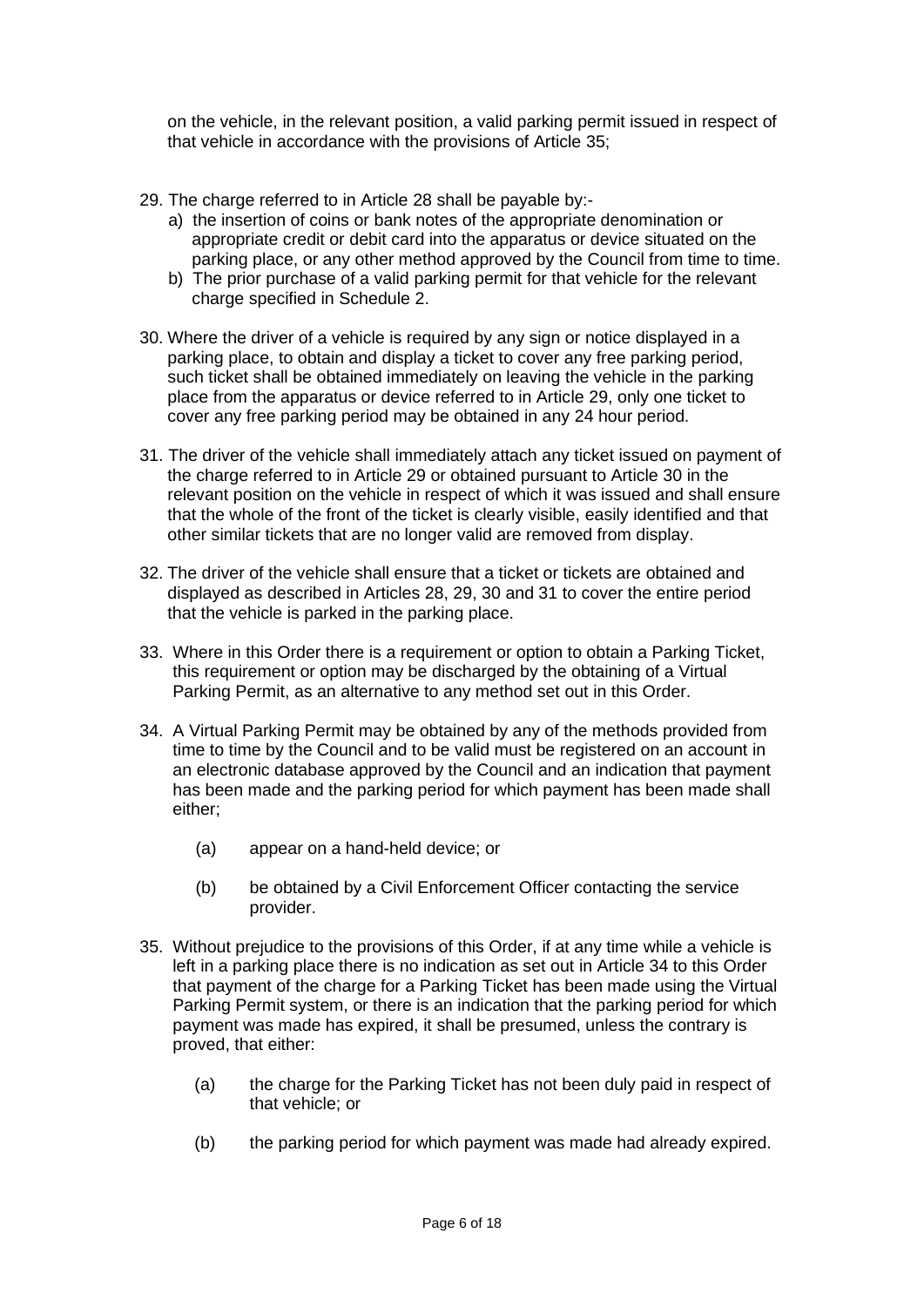- 36. Where a Virtual Parking Permit has been obtained as an alternative to a Parking Ticket and remains valid, any requirement in this Order for the Parking Ticket to be displayed on the vehicles to which it relates shall not apply.
- 37. Any other provisions in this Order relating to the validity of a Parking Ticket shall except where the context otherwise provides apply to a Virtual Parking Ticket.
- 38. Parking Permits are available from the Council at the appropriate fee, for a Vehicle of a specific class and for a specific Parking Place or Parking Places subject to conditions determined by the Council and the Driver shall abide by the terms stipulated by the Council for the use of the parking permit.
- 39. A Parking Permit is only valid in the Parking Place or Parking Places in respect of which it was issued and up to the date of expiry shown on the Parking Permit.
- 40. A Parking Permit remains the property of the Council and must be surrendered on request. In such instances where a refund fee is appropriate this will be provided in accordance with the Council's policies.
- 41. The driver of a vehicle shall display the Parking Permit in the Relevant Position on the vehicle in respect of which it was issued at all times during which the Vehicle is left in the Parking Place.
- 42. Damaged or lost Parking Permits will be replaced on application to the Council and on payment of an administration fee. The damaged or lost Parking Permit will then become immediately invalid.
- 43. The holder of a Parking Permit may on surrendering the Parking Permit be entitled to a refund. In such instances where a refund fee is appropriate this will be provided in accordance with the Council's policies.
- 44. The Scale of Charges may be amended at any time by a Notice of Variation in accordance with Section 35C(i) of the Road Traffic Regulation Act 1984 or any other lawful method.

### **PART IV SUSPENSION OF PARKING PLACE**

- 45. Any person duly authorised by the Council may suspend the use of a parking place or any part thereof whenever he considers such suspension reasonably necessary:
	- a) for the purpose of facilitating the movement of traffic or promoting its safety;
	- b) for the purpose of any building operation demolition or excavation in or adjacent to the parking place or the maintenance improvement or reconstruction of the parking place the laying, erection, alteration, removal or repair in or adjacent to the parking place of any sewer or of any main pipe or apparatus for the supply of gas, water or electricity or of any telegraphic line of traffic sign;
	- c) for the convenience of occupiers of premises adjacent to the parking place on any occasion of the removal of furniture from one office or dwelling house to another or the removal of furniture from such premises to a depository or to such premises from a depository;
	- d) on any occasion on which it is likely by reason of some special attraction that any street will be thronged or obstructed;
	- e) for the convenience of occupiers of premises adjacent to the parking place at times of weddings or funerals or on other special occasions;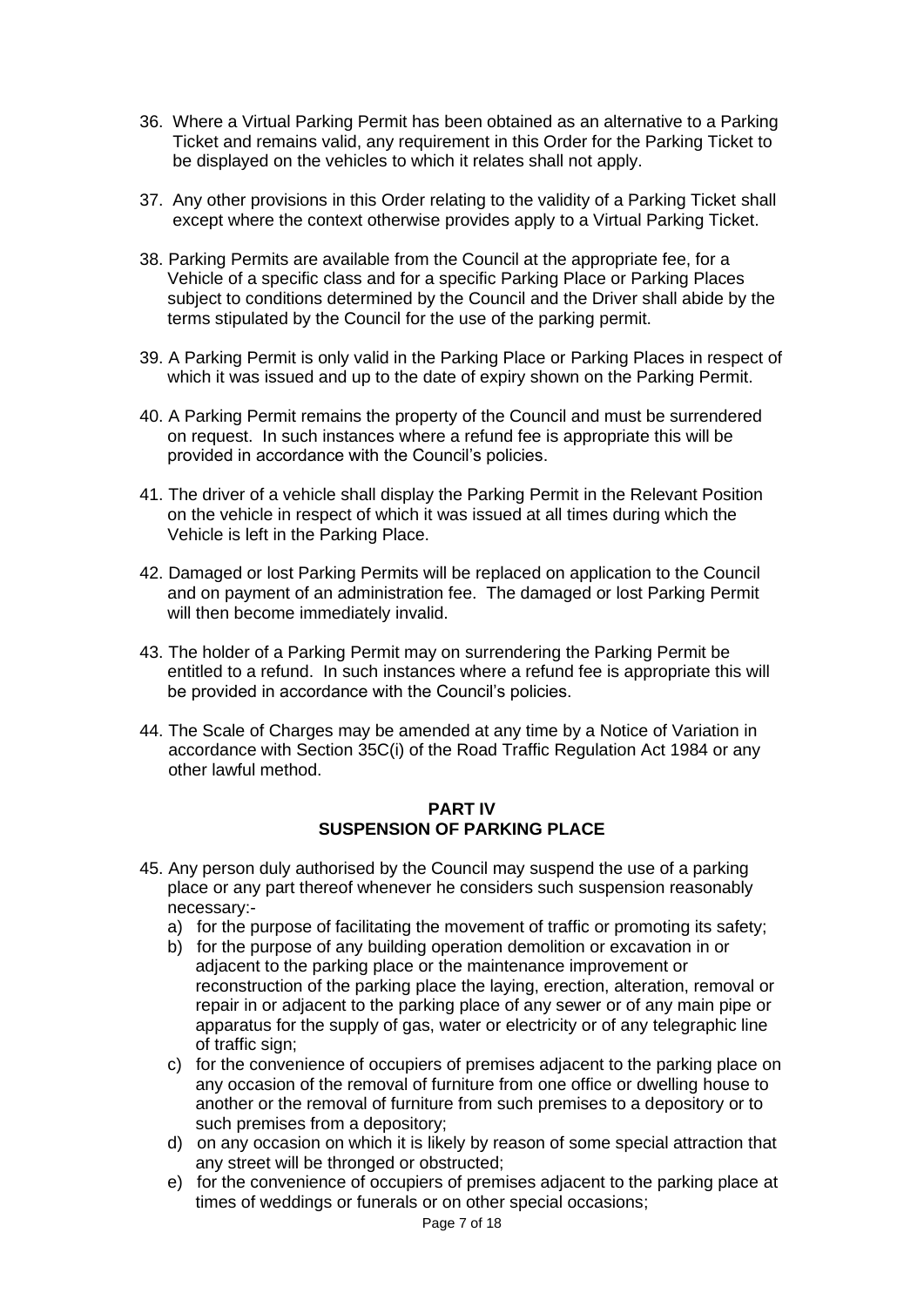- f) to enable the parking place to be used for or in connection with civic ceremonies or for road safety religious charitable sporting or educational purposes;
- g) for the purposes of holding thereon a pleasure fair;
- h) for the purposes of holding thereon a market;
- i) for any other purpose which the Council thinks fit.
- 46. A police constable in uniform may suspend for not longer than twenty four hours the use of a parking place or any part thereof whenever they consider such suspension reasonably necessary for the purpose of facilitating the movement of traffic or promoting its safety.
- 47. Any person suspending or closing the use of a parking place or any part thereof in accordance with the foregoing provisions of Articles 45 and 46 shall thereupon place or cause to be placed in or adjacent to that parking place or that part thereof a notice or traffic sign indicating that the use of that parking place or that part thereof is suspended and that waiting by vehicles is prohibited.
- 48. The Council at its discretion may suspend the use of any part of a parking place and thereafter may designate that part of such parking place to be reserved for the parking of vehicles being used by or engaged in the operations of the Council any organisation or any statutory undertaking in pursuance of Article 45 above and any part of the parking place so designated shall be marked so as to identify that it is reserved for vehicles engaged in such operations.
- 49. No person shall cause or permit a vehicle to be left:
	- a) in a parking place or any part thereof during such periods that the use of that parking place or that part thereof is suspended or during such periods as there is in or adjacent thereto a notice or traffic sign placed in pursuance of Article 47;
	- b) in any part of a parking place marked as being designated by the Council in pursuance of Article 48 unless with the express written permission of the Council.

### **PART V PENALTY CHARGE AT PARKING PLACES**

- 50. If a vehicle is left in a parking place in contravention of or in non-compliance with this Order a penalty charge at the level of Band 2 as set out in Regulation 1 of the Civil Enforcement of Parking Contraventions (Guidelines on Levels of Charges) (England) Order 2007 shall be payable for each day of the said contravention to the Council under and subject to the provisions hereinafter contained.
- 51. In the case of a vehicle in respect of which a penalty charge may have been incurred it shall be the duty of a Civil Enforcement Officer authorised in that behalf by the Council to attach to a vehicle in a conspicuous position or hand to the driver of such vehicle a PCN which shall comply with the requirements of Regulation 9 and the Schedule to the Civil Enforcement of Parking Contraventions (England) General Regulations 2007 subject to Article 54 below.
- 52. Subject to Article 53 the penalty charge shall be paid to the Council at the address specified on the PCN no later than the last day of the period of 28 days beginning on the date on which the notice was served.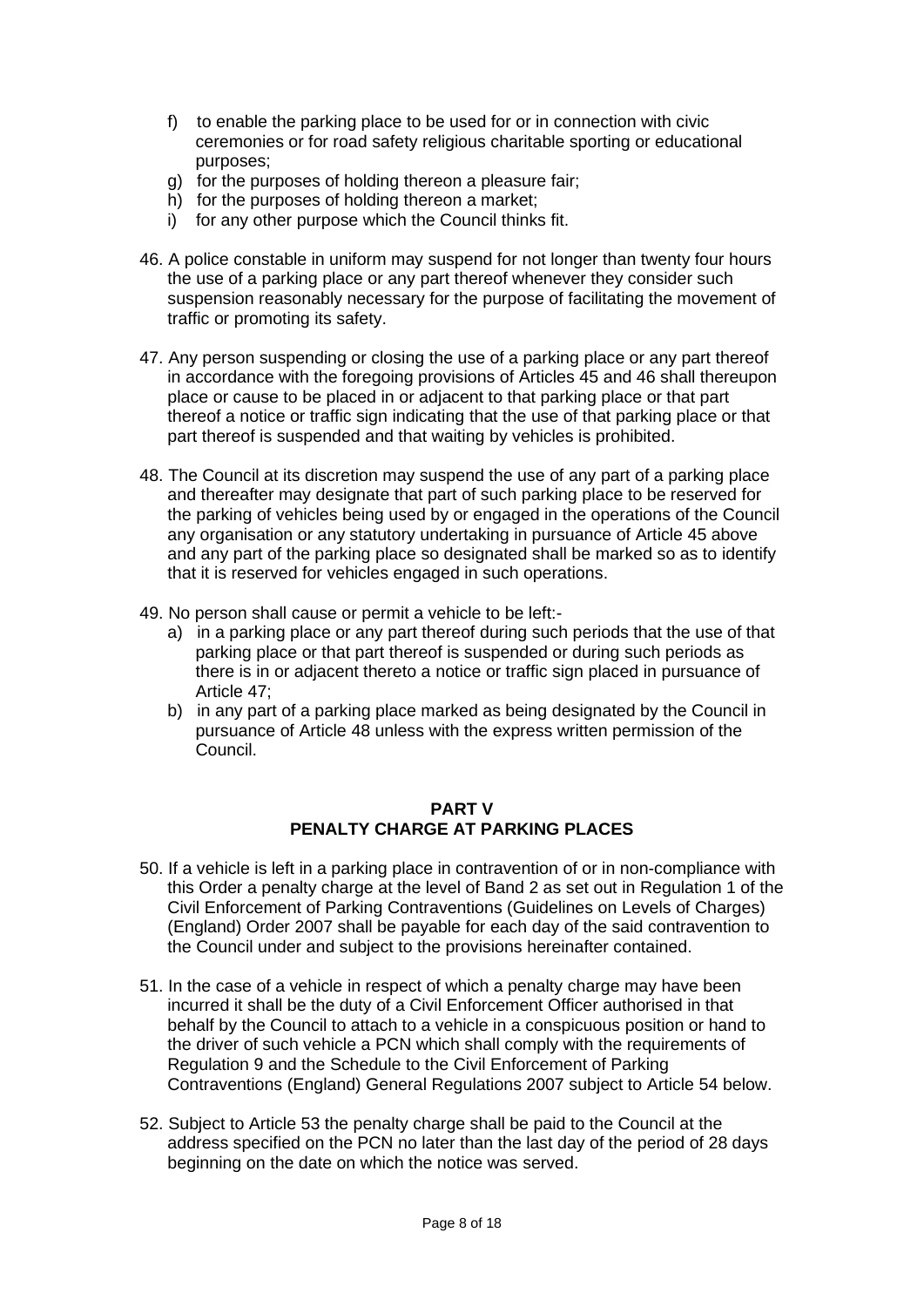- 53. In the event of payment being received by the Council aforesaid not later than the last day of the period of 14 days beginning with the date on which the notice is served (provided that if the fourteenth day falls upon a day on which the Council's offices are closed the period within which payment of the said charge is provided herein shall be extended until 4.30pm on the next full day on which the said offices are open) the amount of the said charge shall be reduced by 50%.
- 54. The penalty charge shall be increased by 50% on the issue of a Charge Certificate in accordance with the provisions of Regulation 21 of the Civil Enforcement of Parking Contraventions (England) General Regulations 2007
- 55. Payment of the penalty charge (whether or not the same is reduced under the provisions of Article 53 hereof) will not exonerate any person from payment of any expenses recoverable in respect of the removal and disposal of the vehicle pursuant to the provisions of Article 59 of this Order and any statutory provisions for the time being in force or from any claim to damages which the Council may have in respect of damage incurred in relation to the parking of the Vehicle howsoever arising.
- 56. Where a penalty charge has been incurred a PCN may be issued by post by or on behalf of the Council if the owner or driver of the vehicle drives the vehicle away before the Civil Enforcement Officer has issued a PCN or the Civil Enforcement Officer has been prevented from issuing a PCN and such PCN shall comply with the requirements of Regulation 10 and the Schedule to the Civil Enforcement of Parking Contraventions (England) General Regulations 2007.
- 57. Any PCN issued by post in accordance with Article 56 above is deemed effective on the second working day after posting.

### **RESTRICTION ON REMOVAL OF A PCN**

58. When a PCN has been attached to a vehicle in accordance with any of the foregoing provisions of this Order no person other than a person authorised by the Council in that behalf or the owner or driver or a person authorised by the owner or driver in that behalf shall remove the PCN from the vehicle.

#### **PART VI REMOVAL OF VEHICLES**

- 59. Subject to the proviso hereto when a vehicle is left in a parking place in contravention of any of the provisions of this Order a person authorised in that behalf by the Council may remove the vehicle or arrange for it to be removed from a parking place **PROVIDED** that when a vehicle is waiting in the parking place in contravention of the provision of Article 10 a person authorised in that behalf by the Council may alter or cause to be altered the position of the vehicle in order that its position shall comply with that provision.
- 60. Any person removing or altering the provision of a vehicle by virtue of the last preceding paragraph may do so by towing or driving the vehicle or in such other manner as they may think necessary and may take such measures in relation to the vehicle as they may think necessary to enable him to remove it or alter its position as the case may be.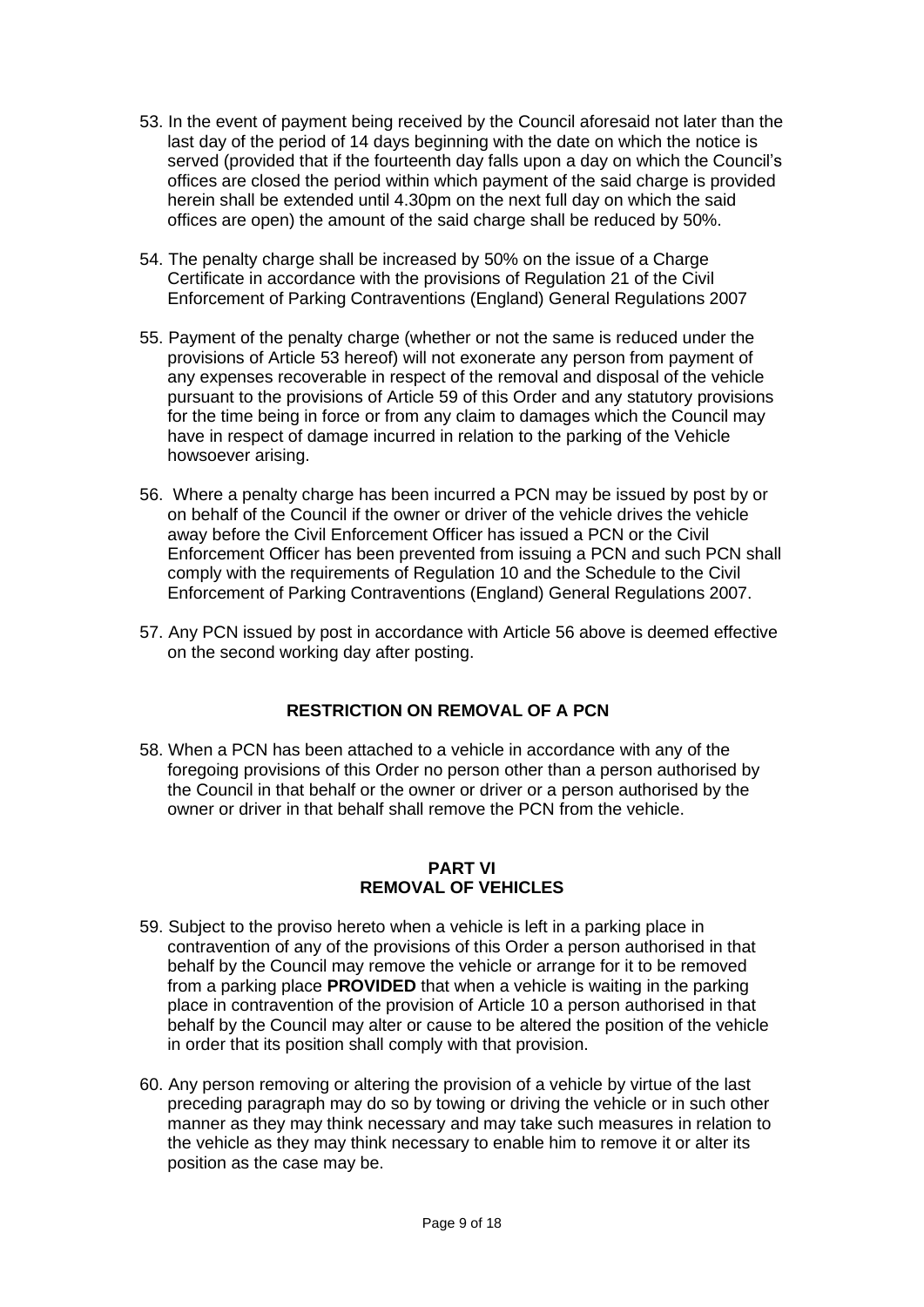- 61. When a person authorised by the Council removes or makes arrangements for the removal of a vehicle from the parking place in accordance with the provisions of the preceding Articles they shall make such arrangements as may be reasonably necessary for its safe custody.
- 62. Any person duly authorised by the Council may move or cause to be moved in case of emergency to any place they think fit any vehicle left in a parking place.
- 63. The Council shall not be liable for any damage to be caused to vehicles during the alteration of a vehicle's position or its removal in accordance with this Order
- 64. Any vehicle removed by virtue of Articles 59, 60, 61 or 62 of this Order may be disposed of in accordance with the Removal and Disposal of Vehicle Regulations 1986 (as amended) and the Council shall be entitled to recover its costs incurred for the removal, storage and disposal in accordance with the Removal, Storage and Disposal of Vehicles (Prescribed Sums and Charges etc) Regulations 1989 (as amended).

THE COMMON SEAL of WILTSHIRE COUNCIL was hereunto affixed this xx day of xxxxxxxxx 2022 in the presence of: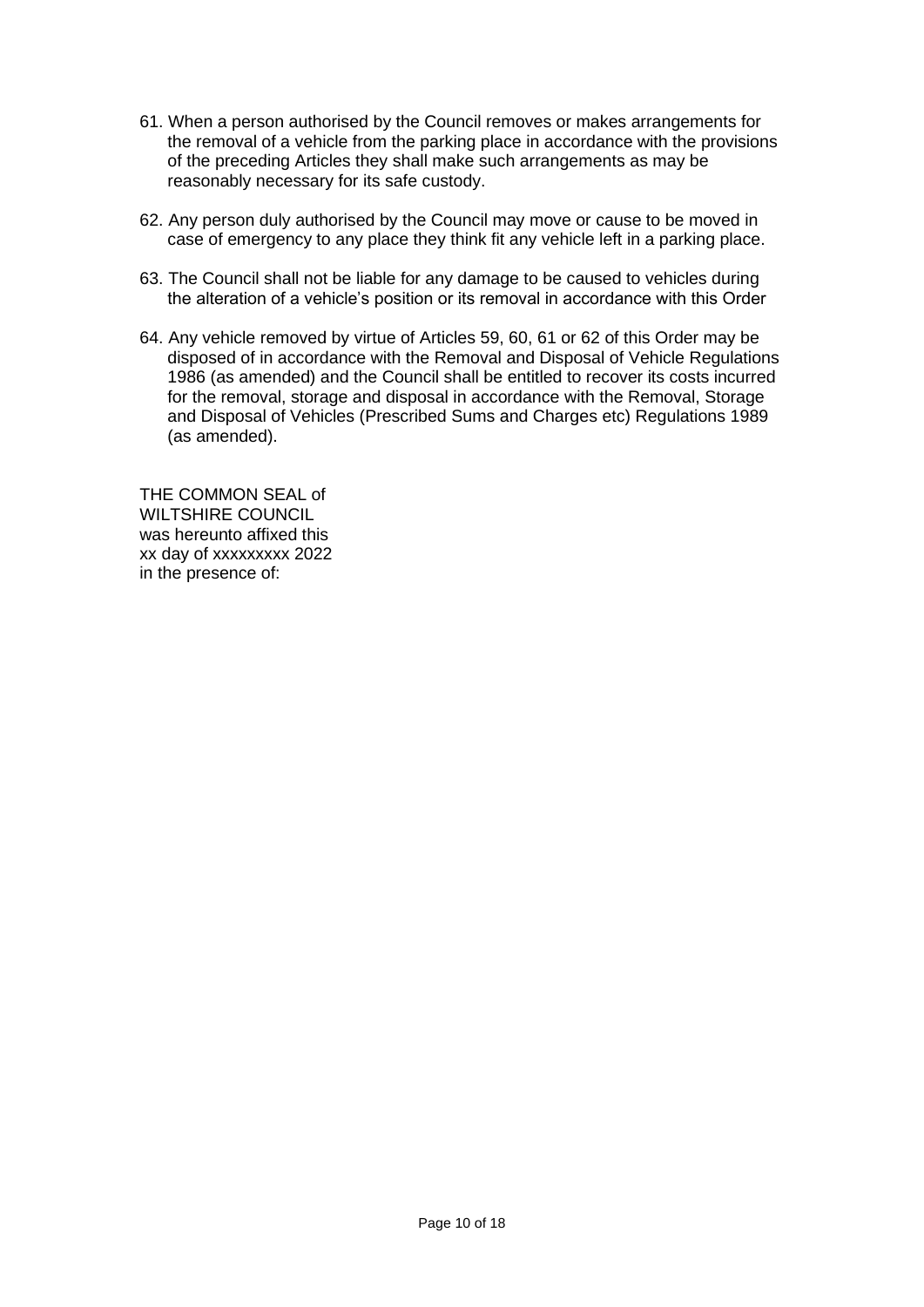# **SCHEDULE 1**

| <b>Name of Parking</b><br><b>Place</b>     | <b>Permitted Classes</b><br>of Vehicle                          | <b>Charges</b>                                                                                                                                                                          | <b>Days of Operation</b><br>of Parking Place | <b>Hours of Operation</b> | <b>Charging Hours</b>                                                                          |
|--------------------------------------------|-----------------------------------------------------------------|-----------------------------------------------------------------------------------------------------------------------------------------------------------------------------------------|----------------------------------------------|---------------------------|------------------------------------------------------------------------------------------------|
| <b>DEVIZES</b>                             |                                                                 |                                                                                                                                                                                         |                                              |                           |                                                                                                |
| <b>Castle Grounds Car</b><br>Park, Devizes | Passenger Vehicles,<br>Motor Cycles and<br>Light goods vehicles | Season Tickets only                                                                                                                                                                     | All Days                                     | 24 Hours                  | $Mon-Sun$<br>$8.00am - 6.00pm$<br>(including Bank<br>Holidays)                                 |
| Central Car Park,<br><b>Devizes</b>        | Passenger Vehicles,<br>Motor Cycles and<br>Light goods vehicles | Up to 1 hr - £0.90<br>Up to 2 hrs - £1.80<br>Up to 3 hrs - £2.60<br>(maximum stay 3<br>hours)<br>Sunday - £1.00 per<br>visit                                                            | All Days                                     | 24 Hours                  | $Mon - Sat$<br>$8.00am - 6.00pm$<br>(including Bank<br>Holidays)<br>Sun<br>$10.00am - 4.00pm$  |
| Couch Lane Car<br>Park, Devizes            | Passenger Vehicles<br>and Motor Cycles                          | Up to 1 hr - £0.70<br>Up to 2 hrs - £1.70<br>Up to 3 hrs - £2.50<br>Up to 4 hrs - £3.20<br>Up to 5 hrs - £4.10<br>Up to 8 hrs - £6.60<br>All Day - £7.80<br>Sunday - £1.00 per<br>visit | All Days                                     | 24 Hours                  | $Mon - Sat$<br>$8.00am - 6.00pm$<br>(including Bank<br>Holidays)<br>Sun<br>$10.00am - 4.00pm$  |
| Market Place Car<br>Park, Devizes          | Passenger Vehicles,<br>Motor Cycles and<br>Light goods vehicles | Up to 1 hr - £0.80<br>Up to 2 hrs - £1.50<br>(maximum stay 2<br>hours No return<br>within 2 hours)<br>Sunday - £1.00 per<br>visit                                                       | All Days                                     | 24 Hours                  | $Mon - Sat$<br>$8.00am - 6.00pm$<br>(including Bank)<br>Holidays)<br>Sun<br>$10.00am - 4.00pm$ |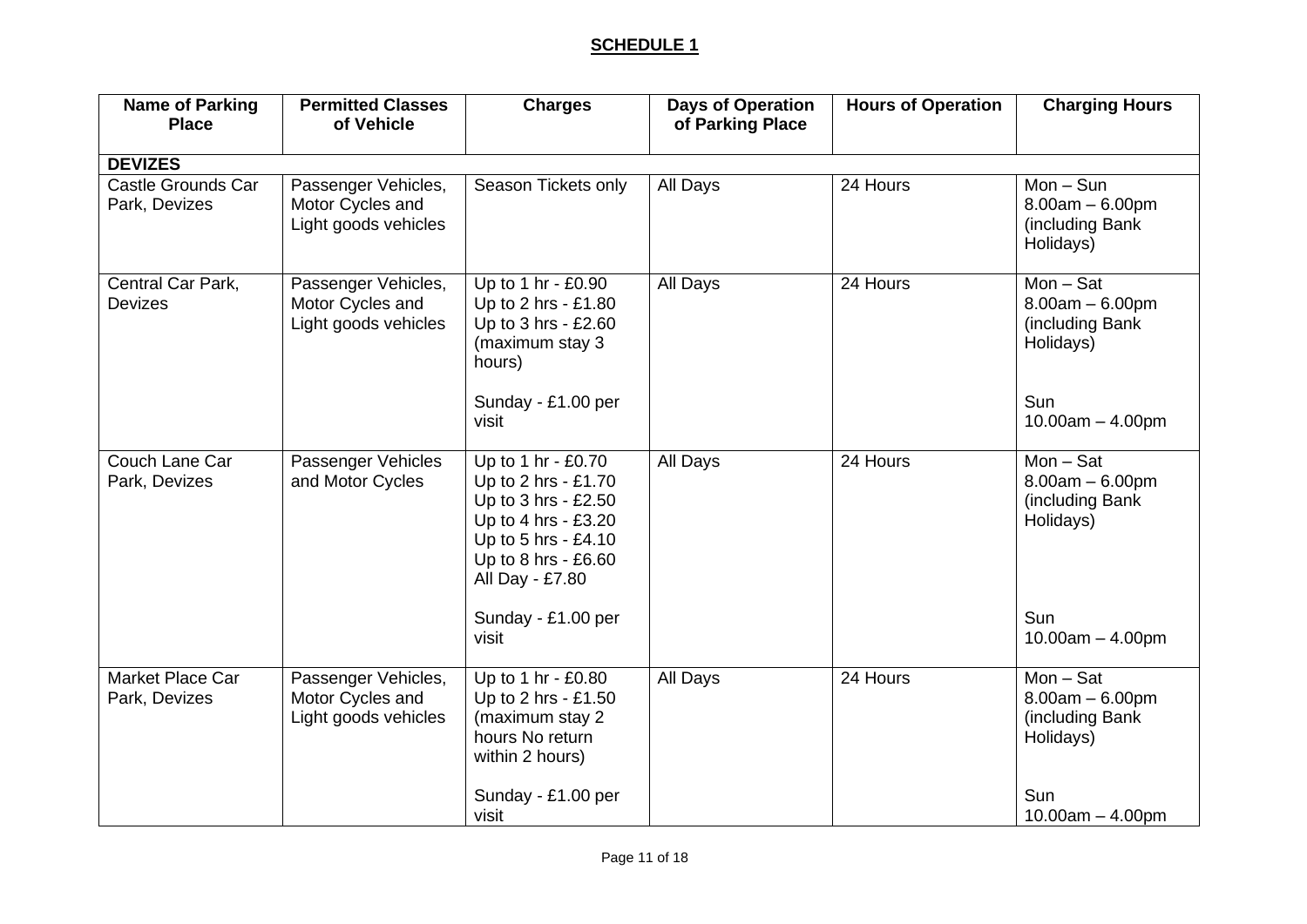| <b>Name of Parking</b><br><b>Place</b>   | <b>Permitted Classes</b><br>of Vehicle                          | <b>Charges</b>                                                                                                                    | <b>Days of Operation</b><br>of Parking Place | <b>Hours of Operation</b> | <b>Charging Hours</b>                                            |
|------------------------------------------|-----------------------------------------------------------------|-----------------------------------------------------------------------------------------------------------------------------------|----------------------------------------------|---------------------------|------------------------------------------------------------------|
| Northgate Car Park,<br><b>Devizes</b>    | Passenger Vehicles,<br>Motor Cycles and<br>Light goods vehicles | Up to 1 hr - £0.80<br>Up to 2 hrs - £1.70<br>Up to 3 hrs - £2.50<br>(maximum stay 3<br>hours)                                     | All Days                                     | 24 Hours                  | $Mon - Sat$<br>$8.00am - 6.00pm$<br>(including Bank<br>Holidays) |
|                                          |                                                                 | Sunday - £1.00 per<br>visit                                                                                                       |                                              |                           | Sun<br>$10.00am - 4.00pm$                                        |
| Sainsbury Car Park,<br><b>Devizes</b>    | Passenger Vehicles<br>and Motor Cycles                          | Up to 1 hr - £0.70<br>Up to 2 hrs - £1.70<br>Up to 3 hrs - £4.00<br>Up to 4hrs - £6.30<br>(maximum stay 4<br>hours)               | All Days                                     | 24 Hours                  | $Mon - Sat$<br>$8.00am - 6.00pm$<br>(including Bank<br>Holidays) |
|                                          |                                                                 | Sunday - £1.00 per<br>visit                                                                                                       |                                              |                           | Sun<br>$10.00am - 4.00pm$                                        |
| Sheep Street Car<br>Park, Devizes        | Passenger Vehicles,<br>Motor Cycles and<br>Light goods Vehicles | Up to 1 hr - £0.80<br>Up to 2 hrs - £1.70<br>Up to 3 hrs - £2.50<br>Up to 4 hrs - £3.20<br>Up to 5 hrs - £4.10<br>All Day - £7.70 | All Days                                     | 24 Hours                  | $Mon - Sat$<br>$8.00am - 6.00pm$<br>(including Bank<br>Holidays) |
|                                          |                                                                 | Sunday - £1.00 per<br>visit<br><b>Season Tickets</b>                                                                              |                                              |                           | Sun<br>$10.00am - 4.00pm$                                        |
| <b>Station Road Car</b><br>Park, Devizes | Passenger Vehicles,<br>Motor Cycles and<br>Light goods vehicles | Up to 1 hr - £0.40<br>Up to 2 hrs - £1.10<br>Up to 3 hrs - £2.00<br>Up to 4 hrs - £2.60<br>Up to 5 hrs - £3.30<br>All Day - £5.50 | All Days                                     | 24 Hours                  | $Mon - Sat$<br>$8.00am - 6.00pm$<br>(including Bank<br>Holidays) |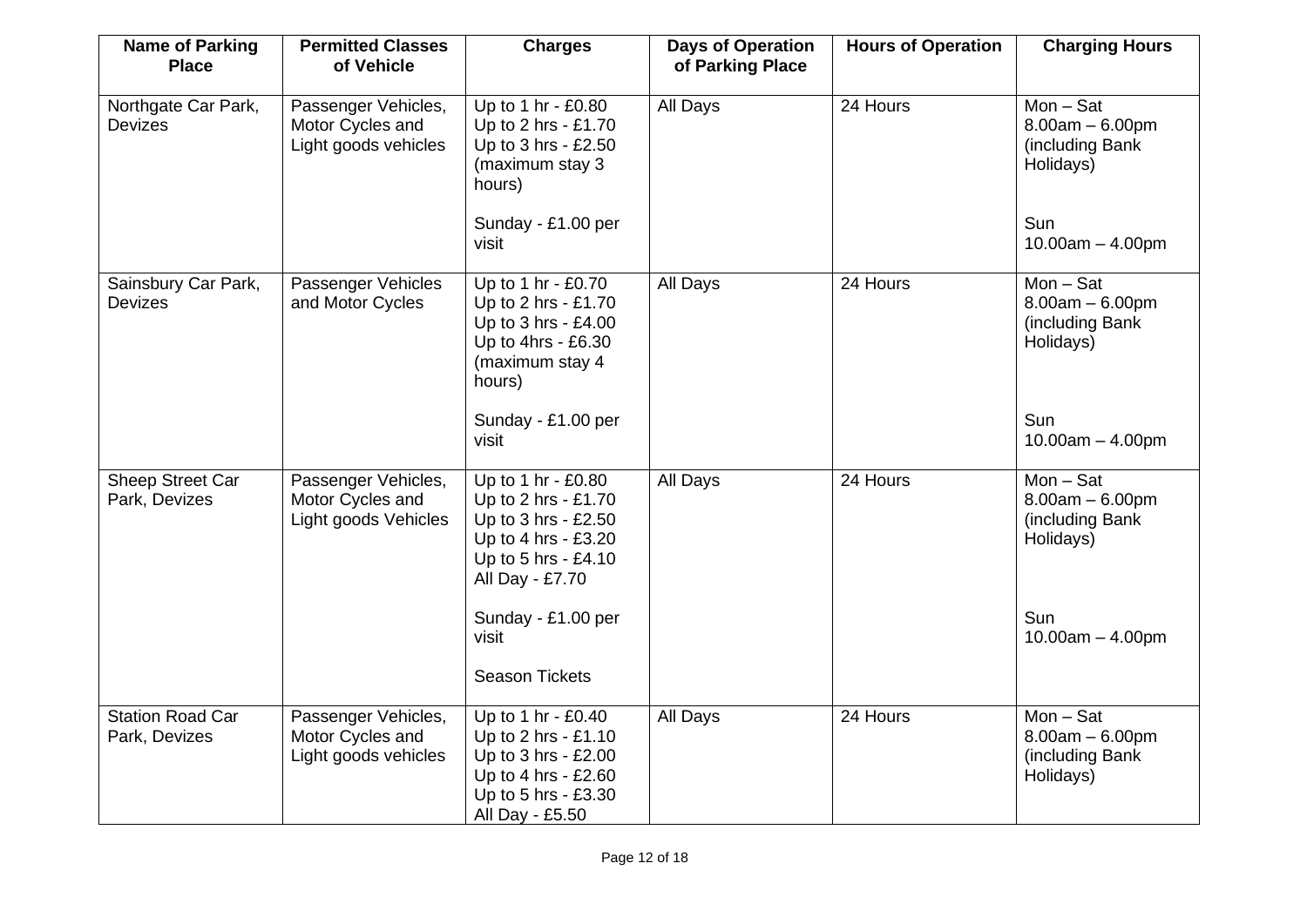| <b>Name of Parking</b><br><b>Place</b>                          | <b>Permitted Classes</b><br>of Vehicle                          | <b>Charges</b>                                                                                                                                        | <b>Days of Operation</b><br>of Parking Place | <b>Hours of Operation</b> | <b>Charging Hours</b>                                                                         |
|-----------------------------------------------------------------|-----------------------------------------------------------------|-------------------------------------------------------------------------------------------------------------------------------------------------------|----------------------------------------------|---------------------------|-----------------------------------------------------------------------------------------------|
| <b>Station Road Car</b><br>Park (continued)                     |                                                                 | Sunday - £1.00 per<br>visit<br><b>Season Tickets</b>                                                                                                  |                                              |                           | Sun<br>$10.00am - 4.00pm$                                                                     |
| <b>Station Road Car</b><br>Park, Devizes Lorries<br>and Coaches | Trailers, Caravans,<br><b>Lorries and Coaches</b>               | Mon - Sat 0800 -<br>1800: £3.50 per hour<br>or part thereof<br>Mon - Sat 1800 -<br>0800: £5.70 for any<br>period<br>Sunday - £1.00 per<br>visit       | All Days                                     | 24 Hours                  | $Mon-Sun$<br>24 hours including<br><b>Bank Holidays</b>                                       |
| Vales Lane Car Park,<br>Devizes                                 | Passenger Vehicles,<br>Motor Cycles and<br>Light goods vehicles | Up to 1 hr - £0.80<br>Up to 2 hrs - £1.70<br>Up to 3 hrs - £2.50<br>(maximum stay 3<br>hours)<br>Sunday - £1.00 per<br>visit<br><b>Season Tickets</b> | All Days                                     | 24 Hours                  | $Mon - Sat$<br>$8.00am - 6.00pm$<br>(including Bank<br>Holidays)<br>Sun<br>$10.00am - 4.00pm$ |
| <b>West Central Car</b><br>Park, Devizes                        | Passenger Vehicles,<br>Motor Cycles and<br>Light goods vehicles | Up to 1 hr - £0.90<br>Up to 2 hrs - £1.80<br>Up to 3 hrs - £2.60<br>(maximum stay 3<br>hours)<br>Sunday - £1.00 per<br>visit                          | All Days                                     | 24 Hours                  | $Mon - Sat$<br>$8.00am - 6.00pm$<br>(including Bank<br>Holidays)<br>Sun<br>$10.00am - 4.00pm$ |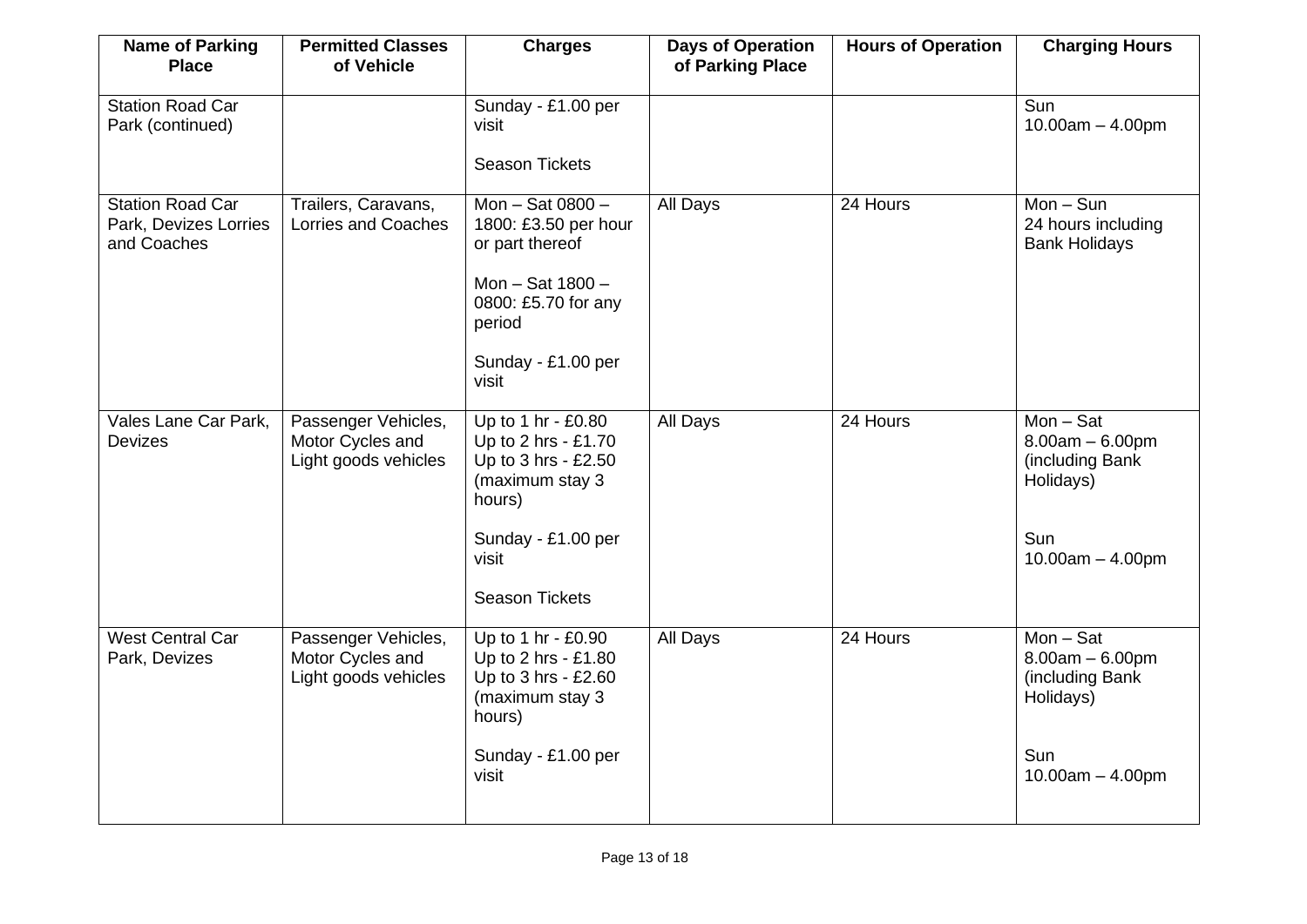| <b>Name of Parking</b><br><b>Place</b>       | <b>Permitted Classes</b><br>of Vehicle                          | <b>Charges</b>                                                                                                                                                                            | <b>Days of Operation</b><br>of Parking Place | <b>Hours of Operation</b> | <b>Charging Hours</b>                                                                          |
|----------------------------------------------|-----------------------------------------------------------------|-------------------------------------------------------------------------------------------------------------------------------------------------------------------------------------------|----------------------------------------------|---------------------------|------------------------------------------------------------------------------------------------|
| Wharf Car Park,<br><b>Devizes</b>            | Passenger Vehicles,<br>Motor Cycles and<br>Light goods vehicles | Up to 1 hr - £0.90<br>Up to 2 hrs - £1.80<br>Up to 3 hrs - £2.60<br>Up to 4 hrs - £3.20<br>Up to 5 hrs - £4.10<br>All Day - £7.70<br>Sunday - £1.00 per<br>visit<br><b>Season Tickets</b> | All Days                                     | 24 Hours                  | $Mon - Sat$<br>$8.00am - 6.00pm$<br>(including Bank<br>Holidays)<br>Sun<br>$10.00am - 4.00pm$  |
| Wharf Car Park,<br><b>Devizes</b><br>Coaches | Coaches                                                         | Mon - Sat, 0800 -<br>1800: £3.40 per hour<br>or part thereof<br>Mon - Sat 1800 -<br>0800: £5.80 for any<br>period                                                                         | All Days                                     | 24 Hours                  | $Mon - Sat$<br>24 hours, excluding<br><b>Public Holidays</b>                                   |
| <b>MARLBOROUGH</b>                           |                                                                 |                                                                                                                                                                                           |                                              |                           |                                                                                                |
| George Lane Car<br>Park, Marlborough         | Passenger Vehicles,<br>Motor Cycles and<br>Light goods vehicles | Up to 1 hr - £0.80<br>Up to 2 hrs - £1.70<br>Up to 3 hrs - £2.50<br>Up to 4 hrs - £3.20<br>Up to 5 hrs - £4.10<br>All Day - £7.70<br>Sunday - £1.00 per<br>visit<br><b>Season Tickets</b> | All Days                                     | 24 Hours                  | $Mon - Sat$<br>$8.00am - 6.00pm$<br>(including Bank)<br>Holidays)<br>Sun<br>$10.00am - 4.00pm$ |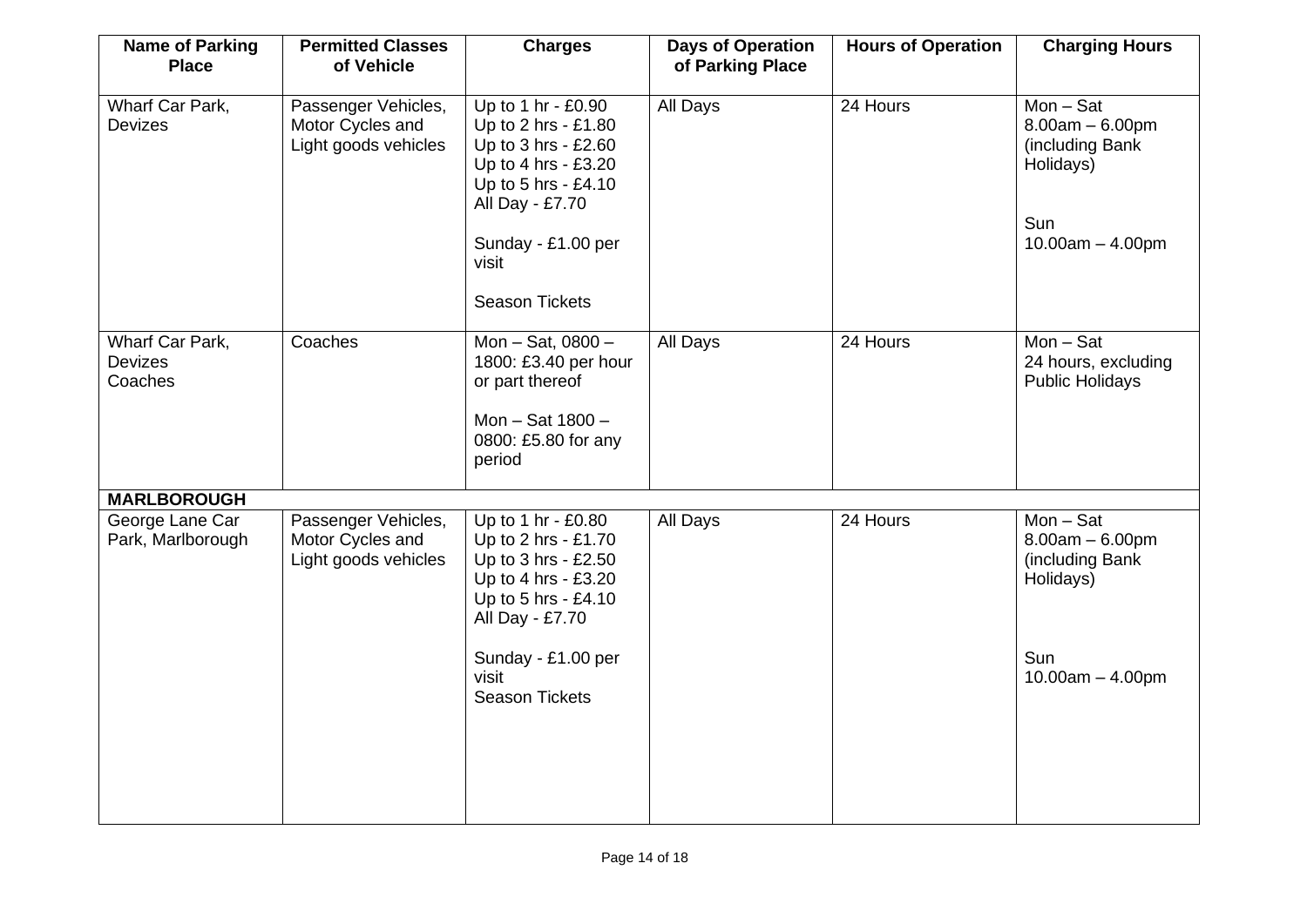| <b>Name of Parking</b><br><b>Place</b>                                                            | <b>Permitted Classes</b><br>of Vehicle                          | <b>Charges</b>                                                                                                               | <b>Days of Operation</b><br>of Parking Place | <b>Hours of Operation</b> | <b>Charging Hours</b>                                                                         |
|---------------------------------------------------------------------------------------------------|-----------------------------------------------------------------|------------------------------------------------------------------------------------------------------------------------------|----------------------------------------------|---------------------------|-----------------------------------------------------------------------------------------------|
| George Lane Car<br>Park, Marlborough<br>Coaches, Caravans,<br><b>Trailers and Lorries</b>         | Coaches                                                         | Coaches:<br>Mon-Sat 0800-1800:<br>£3.70 for any period<br>Mon-Sat 1800-0800:<br>£5.70 for any period<br>Sun 1000-1600: £1    | All Days                                     | 24 Hours                  | $Mon-Sun$<br>24 hours, including<br><b>Bank Holidays</b>                                      |
|                                                                                                   | Trailers, Caravans<br>and Lorries                               | Lorries, Caravans<br>and Trailers:<br>Mon-Sun 1800-0800:<br>£5.70 for any period<br><b>Season Tickets</b>                    |                                              |                           |                                                                                               |
|                                                                                                   | Caravans, Trailers<br>and Lorries                               | Mon-Sat 0800-1800:<br>Caravans, Trailers<br>and Lorries -<br><b>Prohibited</b>                                               |                                              |                           |                                                                                               |
| The Green Car Park,<br>Marlborough                                                                | Passenger Vehicles,<br>Motor Cycles and<br>Light goods vehicles | Season Tickets only                                                                                                          | All Days                                     | 24 Hours                  | $Mon-Sun$<br>24 hours, including<br><b>Bank Holidays</b>                                      |
| Hillier's Yard Car<br>Park, Marlborough<br>Hillier's Yard Car<br>Park, Marlborough<br>(continued) | Passenger Vehicles<br>and Motor Cycles                          | Up to 1 hr - £0.80<br>Up to 2 hrs - £1.80<br>Up to 3 hrs - £4.00<br>(maximum stay 3<br>hours)<br>Sunday - £1.00 per<br>visit | All Days                                     | 24 Hours                  | $Mon - Sat$<br>$8.00am - 6.00pm$<br>(including Bank<br>Holidays)<br>Sun<br>$10.00am - 4.00pm$ |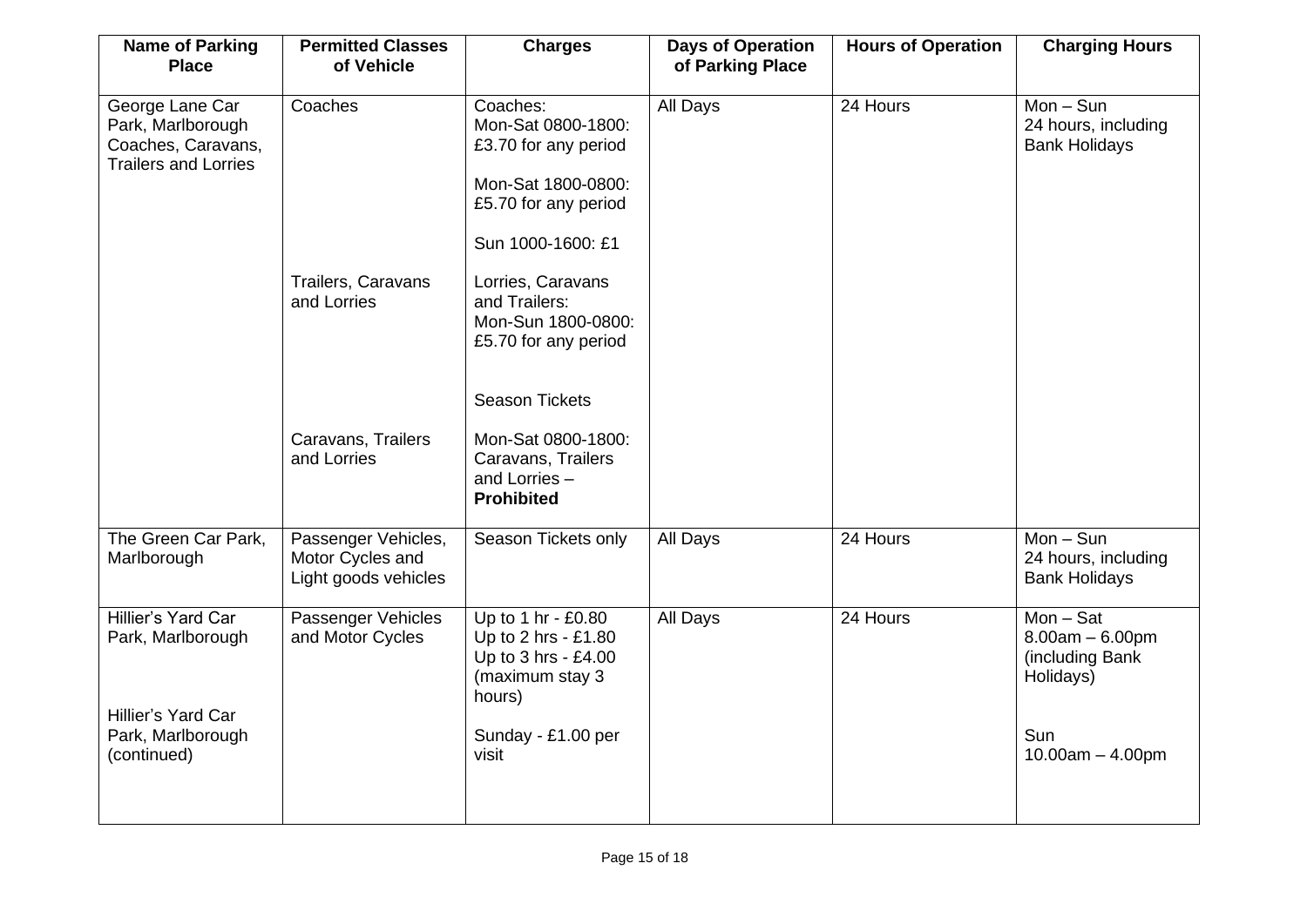| <b>Name of Parking</b><br><b>Place</b>                | <b>Permitted Classes</b><br>of Vehicle                          | <b>Charges</b>                                                                                                                    | <b>Days of Operation</b><br>of Parking Place | <b>Hours of Operation</b> | <b>Charging Hours</b>                                                       |
|-------------------------------------------------------|-----------------------------------------------------------------|-----------------------------------------------------------------------------------------------------------------------------------|----------------------------------------------|---------------------------|-----------------------------------------------------------------------------|
| Hyde Lane Car Park,<br>Marlborough                    | Passenger Vehicles,<br>Motor Cycles and<br>Light goods vehicles | Up to 1 hr - £0.80<br>Up to 2 hrs - £1.80<br>Up to 3 hrs - £2.50<br>Up to 4 hrs - £3.20<br>Up to 5 hrs - £4.10<br>All Day - £7.70 | <b>All Days</b>                              | 24 Hours                  | $Mon - \overline{Sat}$<br>$8.00am - 6.00pm$<br>(including Bank<br>Holidays) |
|                                                       |                                                                 | Sunday - £1.00 per<br>visit                                                                                                       |                                              |                           | Sun<br>$10.00am - 4.00pm$                                                   |
|                                                       |                                                                 | <b>Season Tickets</b><br>(excluding prohibited<br>area)                                                                           |                                              |                           |                                                                             |
| Kennet Place Car<br>Park, Marlborough                 | Passenger Vehicles,<br>Motor Cycles and<br>Light goods vehicles | Up to 1 hr - £0.80<br>Up to 2 hrs - £1.70<br>Up to 3 hrs - £2.50<br>Up to 4 hrs - £3.20<br>Up to 5 hrs - £4.10<br>All Day - £7.70 | All Days                                     | 24 Hours                  | $Mon - Sat$<br>$8.00am - 6.00pm$<br>(including Bank<br>Holidays)            |
|                                                       |                                                                 | Sunday - £1.00 per<br>visit<br><b>Season Tickets</b>                                                                              |                                              |                           | Sun<br>$10.00am - 4.00pm$                                                   |
| Polly Gardens Car<br>Park, Marlborough                | Passenger Vehicles,<br>Motor Cycles and<br>Light goods vehicles | Up to 1 hr - £0.80<br>Up to 2 hrs - £1.80<br>Up to 3 hrs - £4.00<br>(maximum stay 3<br>hours)                                     | All Days                                     | 24 Hours                  | $Mon - Sat$<br>$8.00am - 6.00pm$<br>(including Bank<br>Holidays)            |
| Polly Gardens Car<br>Park, Marlborough<br>(continued) |                                                                 | Sunday - £1.00 per<br>visit                                                                                                       |                                              |                           | Sun<br>$10.00am - 4.00pm$                                                   |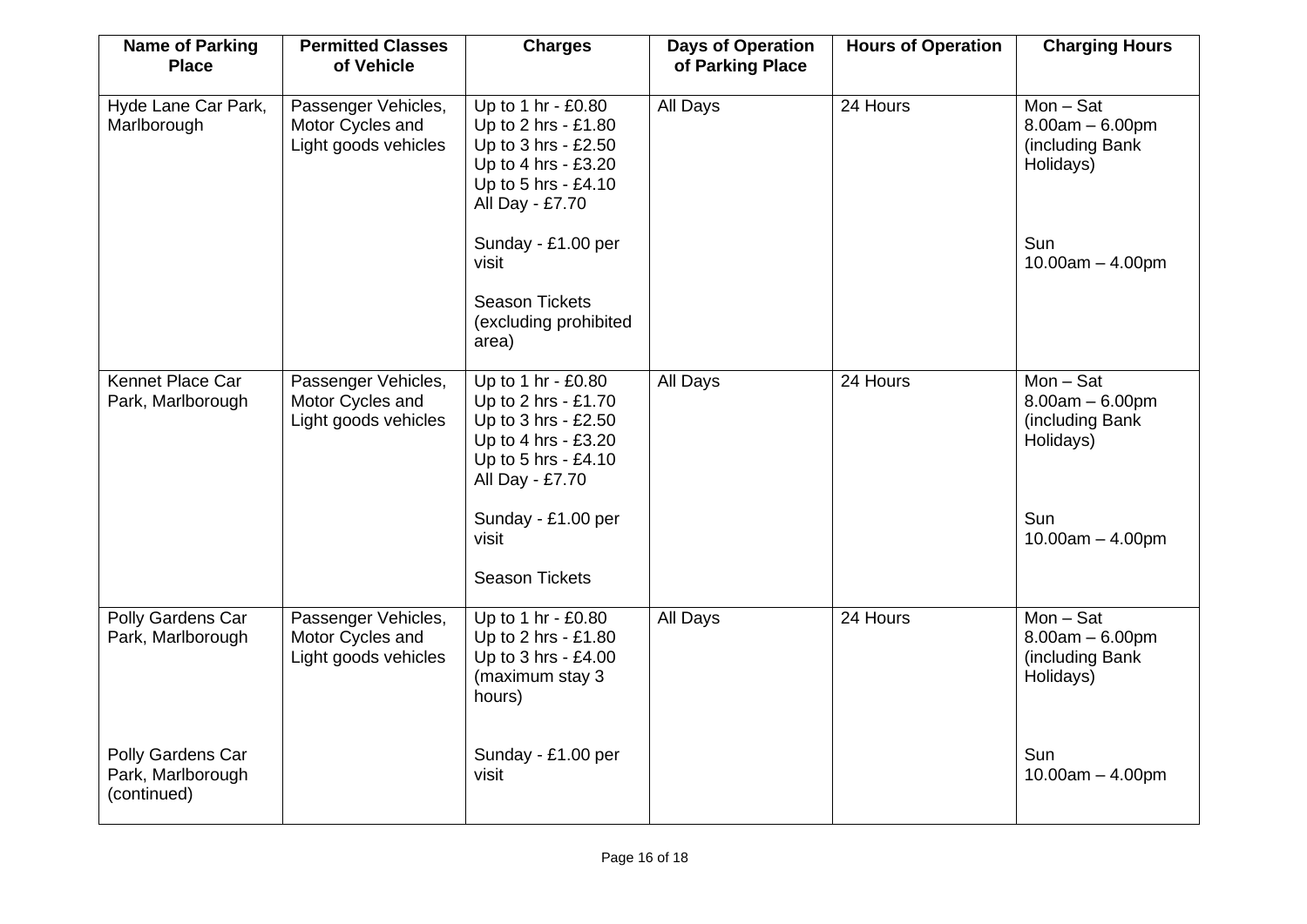| <b>Name of Parking</b><br><b>Place</b> | <b>Permitted Classes</b><br>of Vehicle                                                   | <b>Charges</b>                                               | <b>Days of Operation</b><br>of Parking Place | <b>Hours of Operation</b> | <b>Charging Hours</b> |
|----------------------------------------|------------------------------------------------------------------------------------------|--------------------------------------------------------------|----------------------------------------------|---------------------------|-----------------------|
| <b>PEWSEY</b>                          |                                                                                          |                                                              |                                              |                           |                       |
| Hallgate House Car<br>Park, Pewsey     | Passenger Vehicles,<br>Vehicles, Motor<br>Cycles and Light<br>goods vehicles             | Free<br>Maximum stay $-24$<br>hours in any 48 hour<br>period | All Days                                     | 24 Hours                  |                       |
| North Street Car<br>Park, Pewsey       | Passenger Vehicles,<br>Vehicles, Motor<br>Cycles, Light goods<br>vehicles and<br>Coaches | Free<br>Maximum stay $-24$<br>hours in any 48 hour<br>period | All Days                                     | 24 Hours                  |                       |